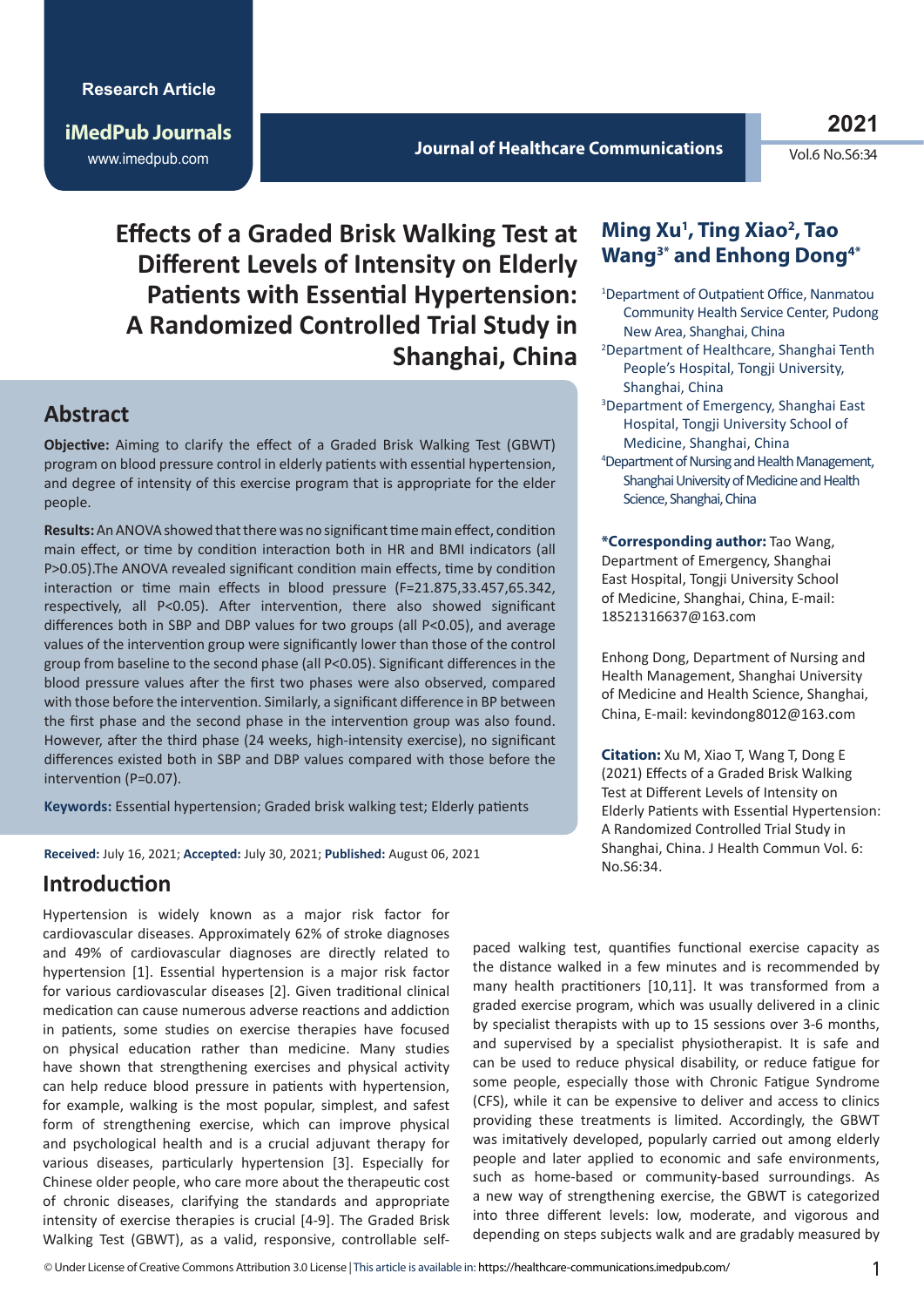the metabolic equivalent of task. However, to what extent this walking exercise can reduce blood pressure like other exercises, and what intensity standard of this walking exercise reducing blood pressure is appropriate for elderly patients with essential hypertension still remains inconclusive. The research questions of this study were: What is the therapeutic effect of the "GBWT" walking exercise on blood pressure control in elderly patients with essential hypertension? And what degree of intensity of this exercise prescription is appropriate for those?

# **Methodology**

#### **Subject enrolment**

The participants were recruited from a Chinese community named Nanmatou Street, located in Shanghai of China from March to September 2018. Inclusion criteria for the patients were: patient with a confirmed diagnosis of hypertension; those aged 55 to 79 years; those diagnosed with essential hypertension in accordance with the 2010 Guidelines for Preventing and Treating Hypertension in China; those who continuously or cumulatively are residing in the community for 6 months or more in the past year; those who have failed to stabilize their blood pressure (Systolic Blood Pressure (SBP) of ≥ 140 mmHg and Diastolic Blood Pressure (DBP) of ≥ 90 mmHg) using normal medication; Exclusion criteria for them were: patients with secondary hypertension, those with unstable angina or acute myocardial infarction within 1 month prior to this study; those with liver or kidney dysfunction; those with thyroid function disorder; those with a resting heart rate of>120 bpm; those with malignant arrhythmia; those with frailty and extreme obesity; and those with severe valvular diseases, joint diseases, neurological diseases, or mental disorders, which could affect the results of the GBWT.

Inclusion criteria for the healthy subjects were: those aged 55-79 years; having normal blood pressure (SBP  $\leq$  120 mmHg, and/or  $DBP \leq 80$  mmHg); no alcohol and no smoking history. Patients and healthy controls were age and gender-matched, while SBP and DBP values differed significantly between the two groups **(Table 1)**. Before the intervention, all the subjects were told about the purpose of the test, and signed informed consent forms. The study was approved by the Shanghai University of Medicine and Health Sciences' Institutional Review Board for the Protection of Human Subjects.

#### **Study design**

According to these criteria, 421 participants from 620 voluntary participants were included for eligibility. According to the study protocol, the eligible participants were randomly divided into a 200-person intervention group and a 221-person control group. The intervention group and control group both included subjects who participated in the GBWT exercise intervention. The GBWT was adopted as the exercise prescription in the intervention group in three phases, totally 24 weeks. In the first phase (8 weeks), the participants were asked to walk for 30 to 35 min daily; their walking speed and strides at the middle point of each walking period, by which point they would have sustained mild fatigue, were measured. The participants walked 2000-4000 m each time, with 4000-6000 steps, 4-5 times per week. In the second phase (16 weeks), the participants were asked to walk for 35-45 min daily. They walked 3500-6000 m each time, with 5000-8000 steps, 4-5 times per week. In the third phase (24 weeks), the participants chose their walking speed according to their capacities; they were asked to walk for 30-50 min daily 4-5 times per week. Before conducting the test, some conditions were prepared for participants: (1) wear comfortable clothes and suitable shoes; (2) can have a small meal before the test if the test were conducted in the morning or afternoon;(3) not doing strenuous exercise within 2 hours before the test, and (4) should not perform warmup activities before the test;(5) receive routine antihypertensive drug treatment after every day's intervention for the intervention and control groups. The test can be conducted indoor enclosed corridors (or outdoors if the climate is appropriate) on a straight and hard venue not shorter than 20 m. Turn back can be placed with cone-shaped markings, and bright coloured ribbons were located on the starting floor, marking the beginning of each circle. Participants were reminded to promptly signal the researchers to stop the test if emergency situations occur, including but not limited to obvious chest tightness, chest pain, or angina; unbearable difficulty breathing; weakness, difficulty in physical activities, or transient syncope; severe limb muscle pain; obvious tachyarrhythmia; dizziness or headache; largely fluctuating blood pressure (SBP  $\geq$  240 mmHg and DBP  $\geq$  130 mmHg); and ataxic gaits, spasm in lower limbs, staggering, sweating, or paleness. The intervention group received routine antihypertensive drug treatment after everyday's intervention. All the participants were provided with light, low-salt, and low-fat meals, and reminded to maintain healthy living habits during the study period, and two or more researchers were guaranteed to take care of the participants and record their blood pressure, heart rate, and breathing rates during the study. The participants' test data and their personal physical feelings during the test were recorded in a timely and accurate manner.

#### **Exercise intensity**

According to the Centers for Disease Control and Prevention, we used HR-based method to determine the intensity of the GBWT prescription, with 45%, 60% and 75% of maximum HR obtained by subtracting your age from 220, representing the low, moderate and high intensity exercise levels of the exercise prescription in three time phrases, respectively.

#### **Measurement indicators**

The indicators recorded in the test included weight, Body Mass Index (BMI), walking steps, blood pressure, and heart rate. Walking steps and heart rate were measured using a Mi Band 3 (Xiaomi Tech.Co.Ltd., Beijing, CHINA), which was subjected to a 500-step counting test before the test to ensure a measurement error of <5%. The blood pressure indicators, which included SBP (90-140 mmHg) and DBP (60-90 mmHg), were measured using a YE670D smart sphygmomanometer (Yuwell-Jiangsu Yuyue medical equipment and supply Co., Ltd., Zhenjiang, CHINA).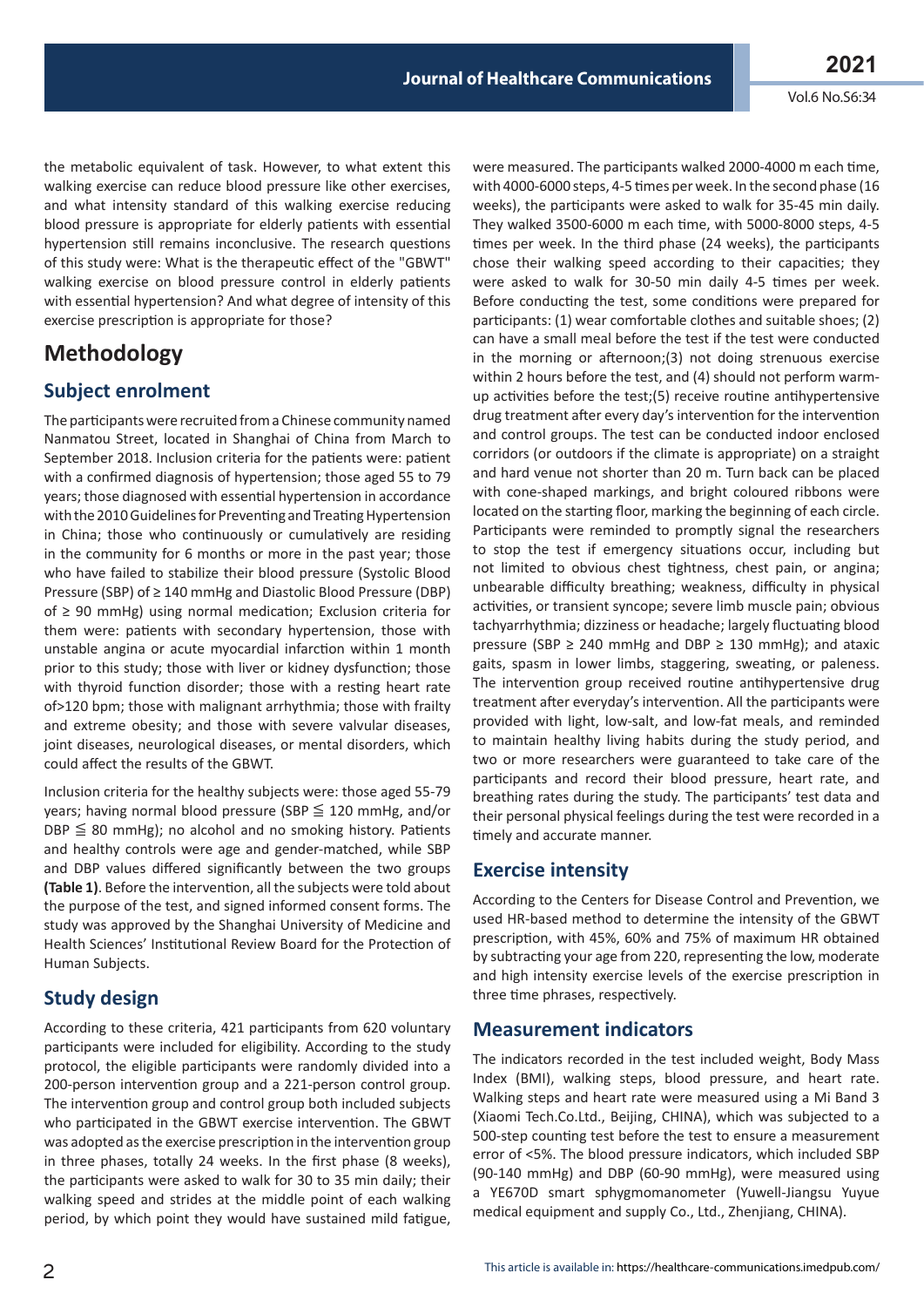#### **Statistical analysis**

All data are expressed as mean  $\pm$  standard deviation ( $\bar{x} \pm s$ ). A paired samples t-test or the Mann-Whitney U test was conducted before and after the intervention. The count data were compared using the chi-square test. SPSS v21.0 was adapted to process the data and double-tailed P<0.05 indicated statistical significance.

# **Results**

#### **Descriptive analysis**

200, 190 and 170 participants in the intervention group were analyzed during the first, second, and third phases, respectively. No participants in the control group withdrew from the test over three phases. Subjects flow throughout the study process, including reasons for withdrawal, is shown in **Figure 1**. The control group comprised 134 men and 87 women with an average age of 65.30  $\pm$  9.10 years, an average BMI of 25.22  $\pm$  0.20 kg/m<sup>2</sup>, and an average HR of 73.44 ± 6.80 Beats/m and an average SBP/DBP of  $118.21 \pm 14.29/75.13 \pm 6.14$  mmHg. The intervention group comprised 121 men and 79 women with an average age of 65.90 ± 7.60 years, an average BMI of 26.67 ± 0.70 kg/m , an average 2 HR of 82.50 ± 7.40 Beats/m and an average SBP/DBP of 148.23

± 12.50/97.05 ± 7.47 mmHg. No differences were observed between the intervention group and control groups for each of these parameters except of blood pressure, more details can be seen in **Table 1**.

### **Effect of the intervention on outcome variables**

**BMI:** An ANOVA with repeated measures on time resulted in no

**Table 1:** General data analysis of the participants before the intervention.

#### significant time main effect, condition main effect, or time by condition interaction.

**HR:** Similarly, An ANOVA showed that there was no significant time main effect, condition main effect, or time by condition interaction in HR indicators.

**Blood pressure:** Overall effect: As a whole, as SBP and DBP are likely to be related, a two-way ANOVA was conducted to test if there was a condition effect on SBP and DBP over time. The ANOVA revealed significant condition main effects, time by condition interaction or time main effects (F=21.875,33.457,65.342, respectively, all P<0.05) with SBP decreasing from the baseline (148.23 ± 12.50) to 8-week (135.27 ± 1.78), 16-week (133.44 ± 10.19) and 24-week post-intervention (140.23 ± 9.55), DBP decreasing from the baseline (97.05  $\pm$  7.47) to 8-week (89.14  $\pm$  6.57), 16-week (88.58  $\pm$  7.66) and 24-week post-intervention (93.97  $\pm$  7.17) in the intervention group. It indicated significant variations of SBP and DBP between two groups at three time points, and they were both affected by the condition over time **(Table 2)**.

Between-group comparison: A unidirectional ANOVA showed that after the intervention, there showed significant differences both in SBP and DBP values for two groups (all P<0.05), and average values of the intervention group were significantly lower than those of the control group from baseline to the second phase (all P<0.05) with exception of the third phase (24-week intervention) (P>0.05). Moreover, the SBP and DBP values also decreased by significantly faster than those of the control group at the aforementioned time points (at 8-week and 16-week phase) **(Figure 1)**.

| Variable                                                                                                                                         | Control Group (n = 221) $x \pm s$ | Intervention Group (n = 200) $x \pm s$ | P-Value |  |  |  |
|--------------------------------------------------------------------------------------------------------------------------------------------------|-----------------------------------|----------------------------------------|---------|--|--|--|
| Age (years)                                                                                                                                      | $65.30 \pm 9.10$                  | $65.90 \pm 7.60$                       | $0.78*$ |  |  |  |
| Gender (%male)                                                                                                                                   | 66.6                              | 66.6                                   | $1.00*$ |  |  |  |
| BMI ( $\text{kg/m}^2$ )                                                                                                                          | $25.22 \pm 0.20$                  | $26.67 \pm 0.70$                       | $0.56*$ |  |  |  |
| HR (Beats/minute)                                                                                                                                | $73.34 \pm 6.80$                  | $82.50 \pm 7.40$                       | $0.14*$ |  |  |  |
| SBP (mmHg)                                                                                                                                       | $118.21 \pm 14.29$                | $148.23 \pm 12.50$                     | $0.01*$ |  |  |  |
| DBP (mmHg)                                                                                                                                       | $75.13 \pm 6.14$                  | $97.05 \pm 7.47$                       | $0.01*$ |  |  |  |
| Notes: RMI: Body Mass Index: SRP: Systolic Blood Pressure: DRP: Diastolic Blood Pressure:* Two-samples t test between the intervention group and |                                   |                                        |         |  |  |  |

**Notes:** BMI: Body Mass Index; SBP: Systolic Blood Pressure; DBP: Diastolic Blood Pressure;\* Two-samples t test between the intervention group and the control group.

**Table 2:** Changes in test indicators in the two groups before and after the intervention  $(\bar{x} \pm s)$ .

| <b>Indicators</b>                               | <b>Baseline</b>    | 8 weeks (phase 1)  | 16 weeks (phase 2) | 24 weeks (phase 3) |
|-------------------------------------------------|--------------------|--------------------|--------------------|--------------------|
| <b>BMI</b>                                      |                    |                    |                    |                    |
| <b>Control Group</b>                            | $23.22 \pm 0.20$   | $23.52 \pm 0.32$   | $23.69 \pm 0.23$   | $23.65 \pm 0.19$   |
| <b>Intervention Group</b>                       | $26.67 \pm 0.70$   | $23.15 \pm 0.40$   | $22.07 \pm 0.60$   | $25.93 \pm 0.70$   |
| <b>SBP</b>                                      |                    |                    |                    |                    |
| <b>Control Group</b>                            | $118.21 \pm 14.29$ | $115.26 \pm 12.13$ | $113.34 \pm 12.16$ | $112.14 \pm 13.26$ |
| <b>Intervention Group</b>                       | $148.23 \pm 12.50$ | $135.27 \pm 1.78$  | $133.44 \pm 10.19$ | $140.23 \pm 9.55$  |
| <b>DBP</b>                                      |                    |                    |                    |                    |
| <b>Control Group</b>                            | $75.13 \pm 6.14$   | $73.16 \pm 7.16$   | $70.13 \pm 5.13$   | $70.21 \pm 5.68$   |
| <b>Intervention Group</b>                       | $97.05 \pm 7.47$   | $89.14 \pm 6.57$   | $88.58 \pm 7.66$   | $93.97 \pm 7.17$   |
| <b>HR</b>                                       |                    |                    |                    |                    |
| <b>Control Group</b>                            | $73.34 \pm 6.80$   | $78.42 \pm 6.34$   | $76.49 \pm 6.53$   | $76.23 \pm 6.76$   |
| <b>Intervention Group</b>                       | $82.50 \pm 7.40$   | $80.30 \pm 6.20$   | $76.92 \pm 7.10$   | $77.80 \pm 5.80$   |
| 그는 그만 아니라 그는 그만 아니라 그만 아니라 그만 아니라 그만 아니라 그만 아니라 |                    |                    |                    |                    |

**Notes:** BMI: Body Mass Index; SBP: Systolic Blood Pressure; DBP: Diastolic Blood Pressure; aP<0.05 (compared to the BP in the same group before intervention); bP<0.05 (compared to BP after the first time point (8 weeks in) the same group).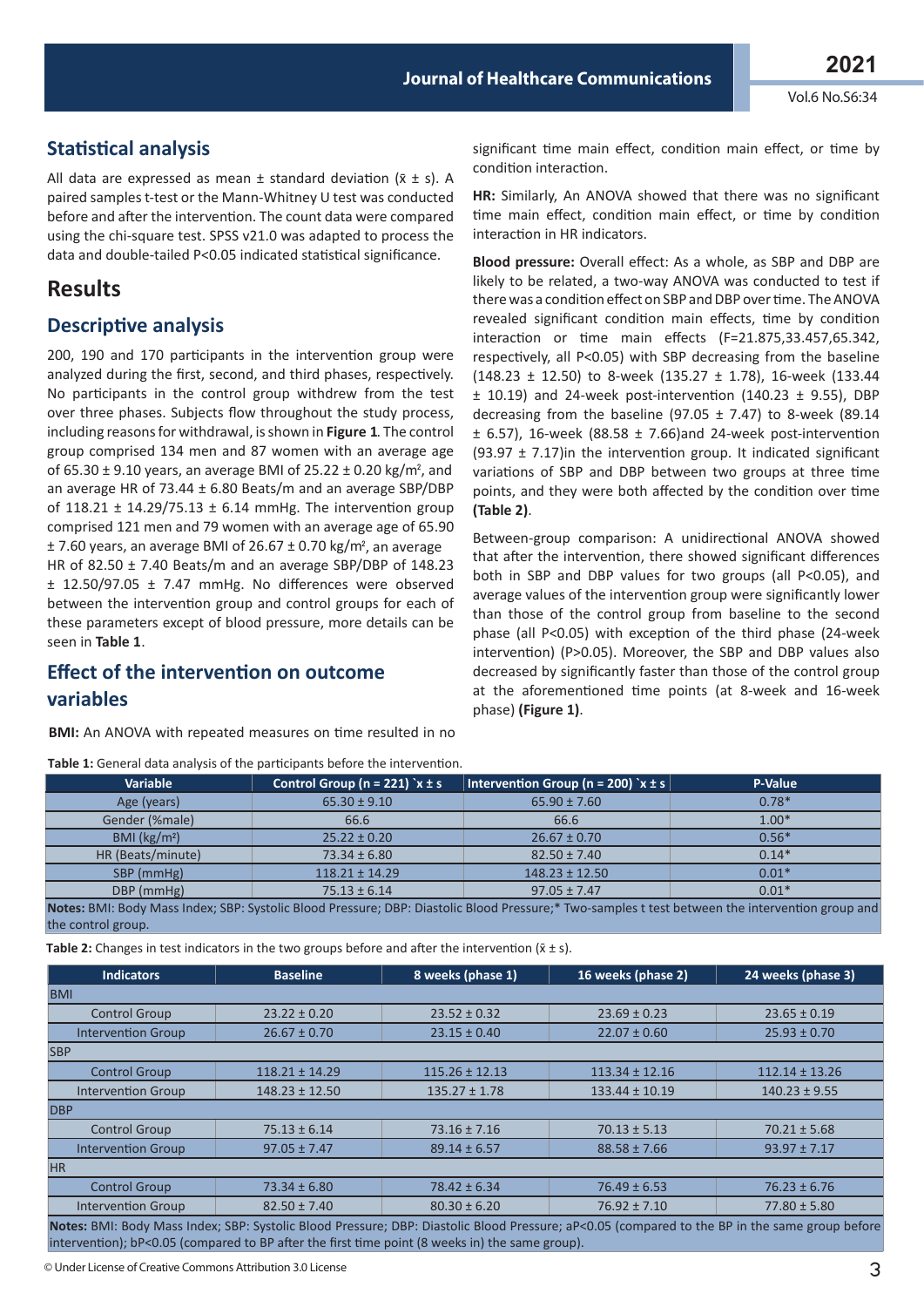Vol.6 No.S6:34



Within-group comparison: A one-way ANOVA with repeated measures resulted in significant differences in the blood pressure values after the first two phases compared with those before the intervention. Similarly, using a paired samples t-test, there was a significant difference between the first phase (8 weeks, lowintensity exercise) and the second phase (16 weeks, moderateintensity exercise) in the intervention group. However, after the third phase (24 weeks, high-intensity exercise), no significant differences were found both in SBP and DBP values compared with those before the intervention (P=0.07). Similarly, the paired samples t-test also revealed no significant decrease between the second phase and the third phase.

# **Discussion**

This study researched the effect of the GBWT of exercise on blood pressure in patients with essential hypertension. Our results indicated that 8 and 16 weeks of low-moderate intensity exercise reduce significantly SBP, DBP in different phases of exercises. However, 24 weeks of high intensity exercise had no significant reduction effect but clinical effectiveness in BP of patients with essential hypertension.

The existing literature has shown that 4 to 12 weeks of aerobic exercise could lower resting SBP in patients with essential hypertension by 5 to 15 mmHg; and resting DBP by 4 to 9 mmHg [12]. In this present study, after the first and second phases, the decrease levels of SBP and DBP in the intervention group were 12.96 to 14.79 and 7.91 to 8.47 mmHg, respectively, lower than those in the control group. Some studies have shown that proper intensity of exercise can reduce the endothelin which has strong vaso-constrictive effect. Furthermore, it was also found that the sharp drop of blood pressure after exercise was related to the decrease of peripheral resistance caused by the relaxation of smooth muscle of systemic arterioles, and many studies have found that the systemic and local peripheral vascular resistance will decrease after exercise than before [13]. Additionally, many previous studies reported that the mid and moderate intensity of walking exercises could reduce blood pressure (SBP or DBP) in the older population with hypertension in Chinese communities [9,14-22]. According to international clinical effect evaluation standards, the effectiveness of this blood pressure control method has clinical significance. Therefore, low and moderateintensity GBWT is effective in reducing and controlling the blood pressure of patients with essential hypertension.

However, high-intensity GBWT did not significantly reduce the blood pressure of the participants in the present study. This finding seemed to be opposite to the results of some previous the factor of age when conducting exercise interventions to lower blood pressure for older hypertensive individuals in Chinese communities.

# **Conclusion**

In conclusion, the GBWT is effective as an exercise prescription for mitigating essential hypertension in Chinese elderly patients. Moreover, the intensity, walking distance, and target number of steps can be adjusted according to the age of the patients, thus enhancing the accessibility and operability of exercise therapy and facilitating promotion in Chinese communities for essential hypertension control and prevention.

# **Limitations**

Several limitations should be mentioned. Firstly, we conducted a restricted data collecting from a Chinese community through a primary health center. Sampling size may affect generalizing some findings of this study. Secondly, although baseline medications were no difference between the two groups, changes in doses were not recorded, probably potentially confounding observed results.

Additional file 1: **Figure 1**: the comparison in BP reduction for two groups from baseline to 24-week GBWT exercise.

# **Declarations**

# **Acknowledgements**

Not applicable.

#### **Ethical approval and consent to participate**

All procedures involving human participants were reviewed and approved by the Shanghai University of Medicine and Health Sciences' Institutional Review Board for the Protection of Human Subjects.

#### **Funding**

This work was supported by the [National Social Science Foundation of China Major Project #1] under Grant [No.